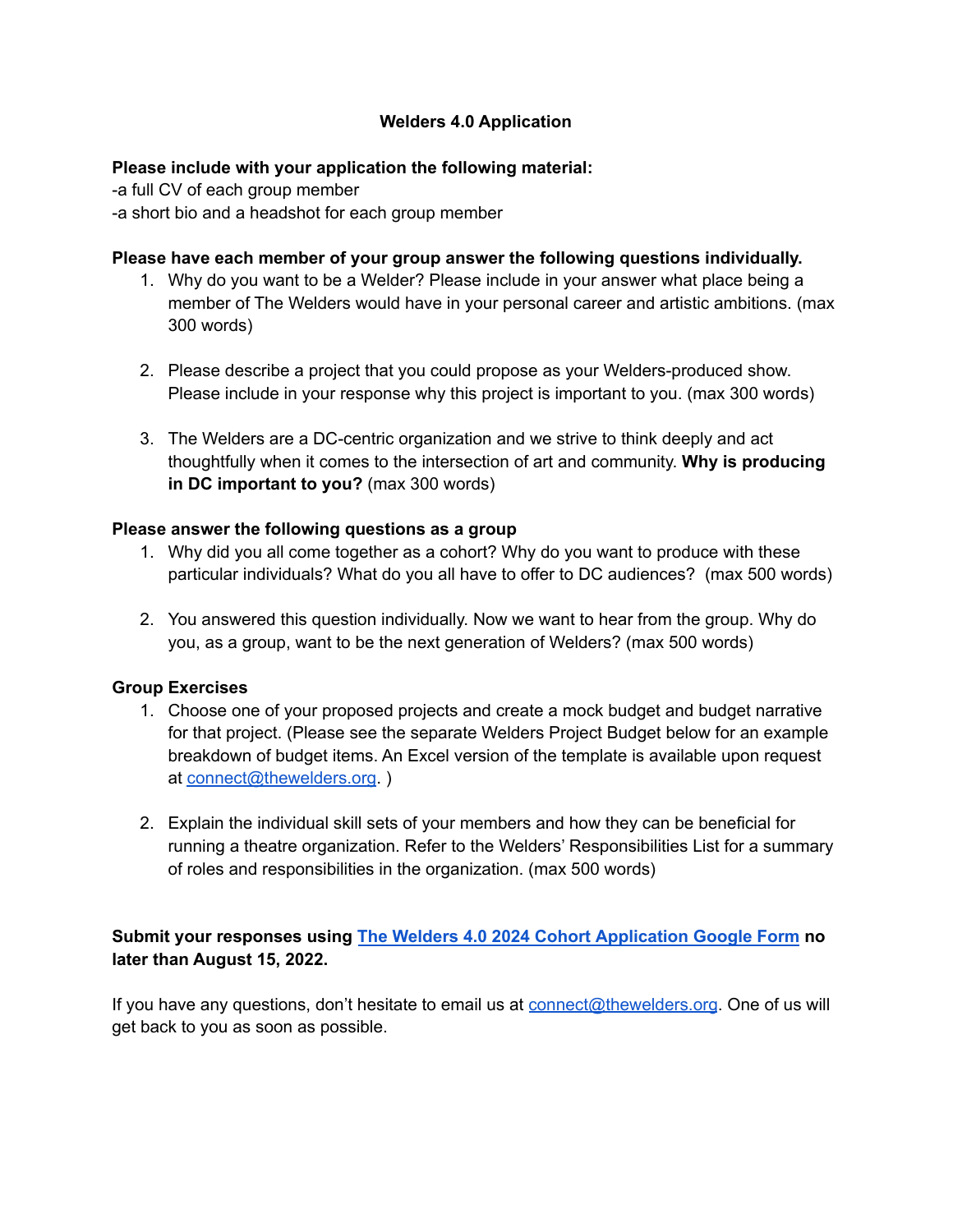# **Welders Responsibilities**

# **Communications, Marketing, and Public Relations**

Applies strong writing skills, strategy building, and implementation related to communicating Welders news, events, performances, messages, and ideas to the public. Works in collaboration with the producing playwright to build audiences and support for Welders projects. Maintains and cultivates media contacts and other communications-related contractor relationships. Maintains the organizations' website.

# **Community Engagement**

Applies creativity, passion for community, The Welders' mission, and event planning to facilitate and organize events that enrich and sustain The Welders' connection to the DC community.

# **Development and Fundraising**

Applies strong writing skills, working knowledge of the local funding landscape, organization and adherence to deadlines, and the ability to forge connections with funders and major givers to grow The Welders' contributed income and grant portfolio.

#### **Finance**

Applies a basic understanding and maintenance of financial records both at the organizational level and for each show or project. Works in collaboration with a contracted accountant and Board of Directors to keep the organization fiscally responsible and adhere to federal and state regulations. With the support of the cohort, drafts the annual budget and budget narrative for the Board of Directors' approval each year.

#### **General Administration**

Applies organizational skills, record-keeping, and coordination of schedules for meetings and events.

#### **Production Management**

Applies management, administrative, communication, and organizational skills to implement the production of Welders' shows. Applies the ability to work well and respectably with others, implement show budgets responsibly, oversee the compensation of show personnel, and build partnerships and connections concerning the production.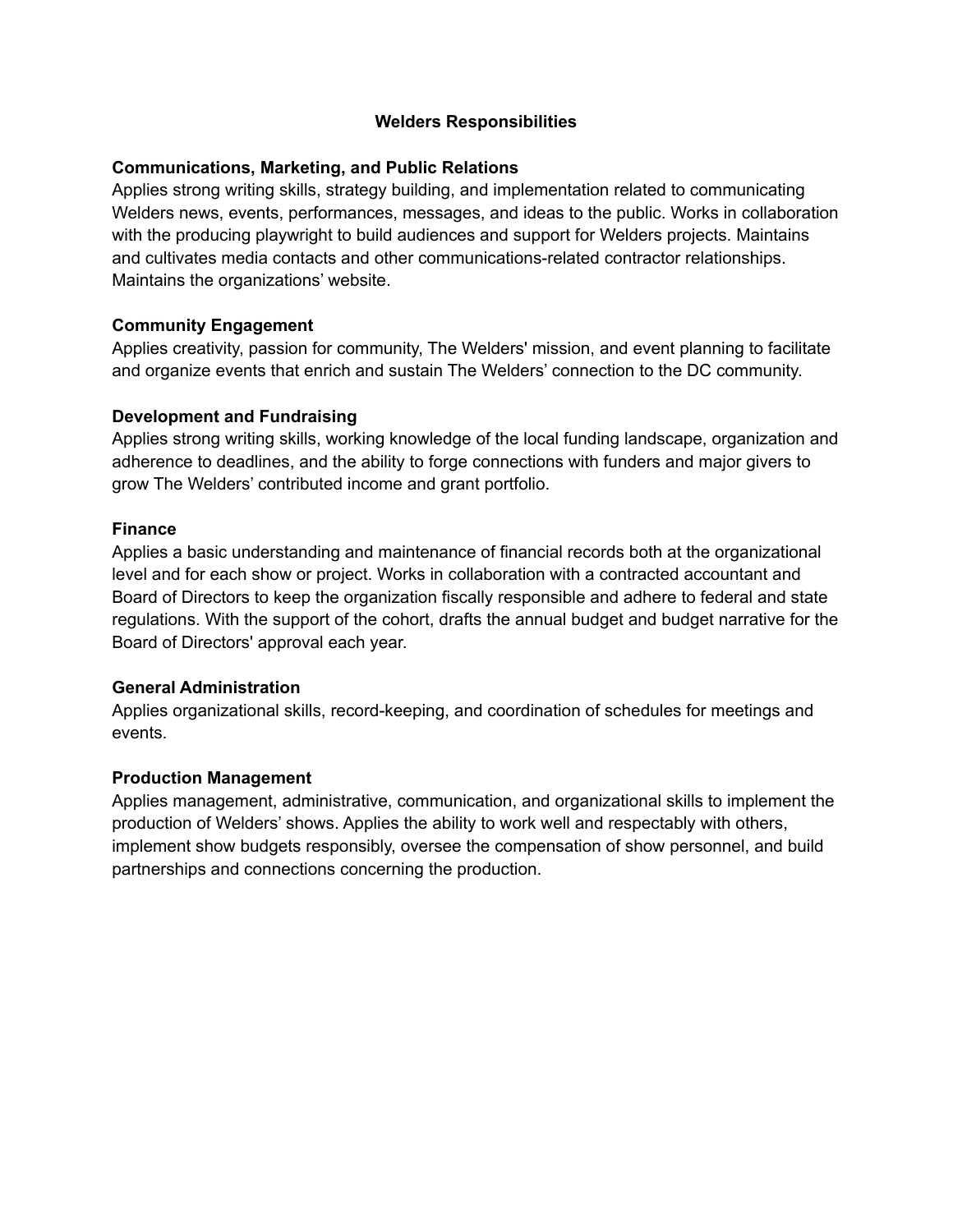# **Show Budget Template**

This is a suggested format for submitting your Budget Exercise. You are free to use a format that works best for you and add items that are relevant to your sample show.

| <b>Production Budget</b>               |                       |  |
|----------------------------------------|-----------------------|--|
|                                        | <b>BUDGETED NOTES</b> |  |
| <b>ARTISTIC PERSONNEL</b>              |                       |  |
| Producing Playwright                   |                       |  |
| Director                               |                       |  |
| Cast Member                            |                       |  |
| Cast Member                            |                       |  |
| <b>Cast Member</b>                     |                       |  |
| Costume Designer                       |                       |  |
| Sound Designer                         |                       |  |
| Set Designer                           |                       |  |
| Dramaturg                              |                       |  |
| TOTAL PERSONNEL - ARTISTIC             |                       |  |
|                                        |                       |  |
| <b>TECHNICAL PERSONNEL</b>             |                       |  |
| <b>Production Manager</b>              |                       |  |
| Stage Manager                          |                       |  |
| TOTAL PERSONNEL - TECHNICAL            |                       |  |
|                                        |                       |  |
| TOTAL PERSONNEL (ARTISTIC & TECHNICAL) |                       |  |
|                                        |                       |  |
| <b>MATERIALS</b>                       |                       |  |
| <b>Costume Materials</b>               |                       |  |
| Technology                             |                       |  |
| <b>Set Materials</b>                   |                       |  |
| <b>TOTAL MATERIALS</b>                 |                       |  |
|                                        |                       |  |
| <b>MISCELLANEOUS</b>                   |                       |  |
| Printing                               |                       |  |
| Photographer                           |                       |  |
| Videographer                           |                       |  |
| Hospitality                            |                       |  |
| <b>Community Engagement</b>            |                       |  |